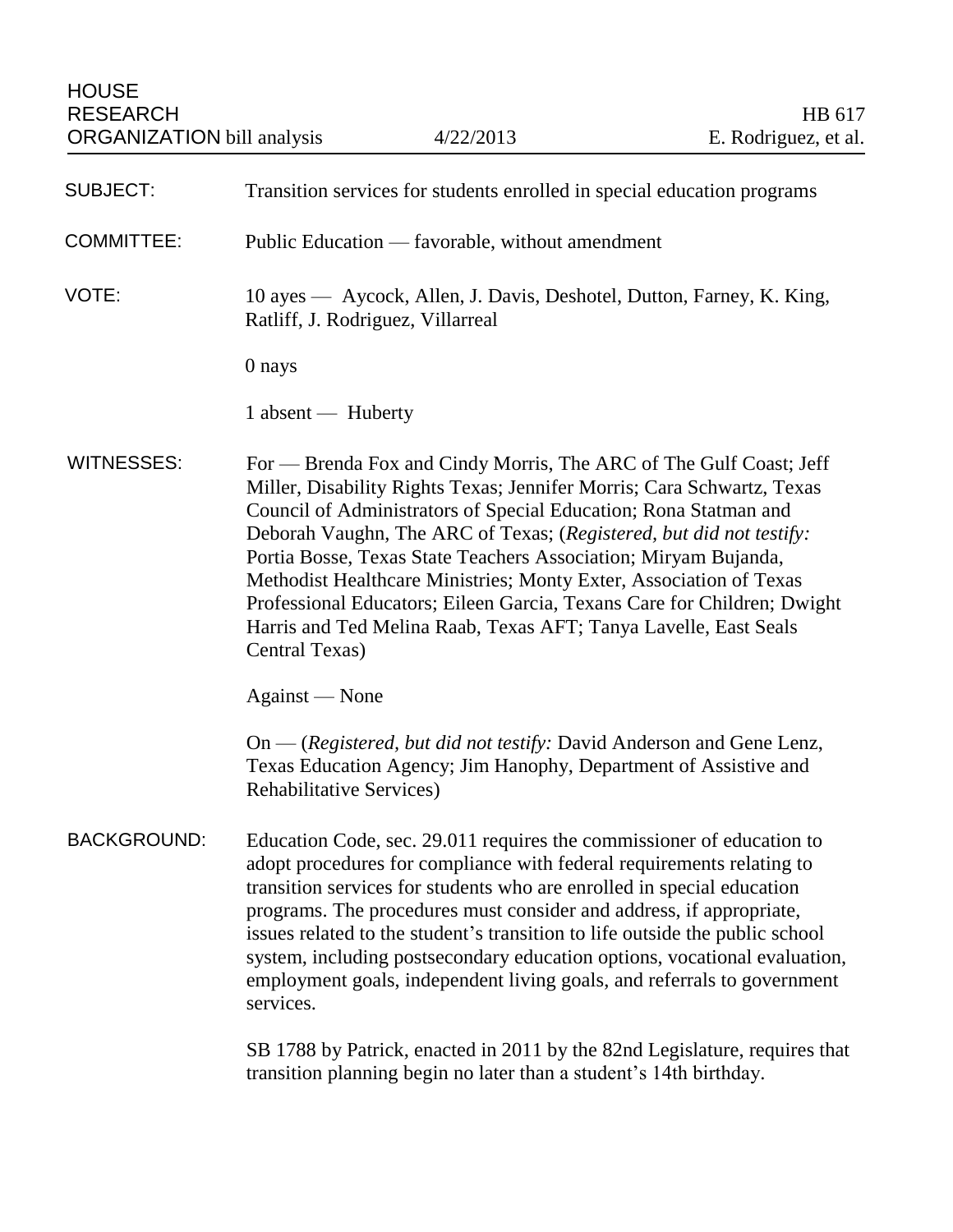## HB 617 House Research Organization page 2

DIGEST: HB 617 would charge the commissioner of education with requiring all school districts during the 2013-14 school year to designate at least one employee to serve as the district's designee on transition and employment services for students enrolled in special education programs. The same requirement would apply to districts that had entered into an agreement to jointly operate their special education programs. The commissioner would develop minimum training guidelines for the designees. The designee would have to provide information and resources about effective transition planning and services and interagency coordination to ensure that local school staff communicated and collaborated with students enrolled in special education programs and their parents and, as appropriate, with local and regional staff of various state health and human services agencies. The bill also would require the Texas Education Agency (TEA), with assistance from the Health and Human Services Commission, to develop a transition and employment guide by September 1, 2014 for students enrolled in special education and their parents with information on: • transition services; • employment and supported employment services; • social security programs; • community and long-term services; postsecondary educational programs and services; • information sharing with health and human services agencies and providers; guardianship and alternatives to guardianship; self-advocacy, person-directed planning, and self-determination; and • contact information for all relevant state agencies. TEA could contract with a private entity to prepare the guide, which would be updated at least once every two years and posted on TEA's website in an easily accessible manner. School districts also would be required to post the guide on their websites and provide written information, and, if necessary, assistance to a parent on how to access the electronic version of the guide. This information would be provided at the first meeting of the student's admission, review, and dismissal (ARD) committee at which transition was discussed or at the first committee meeting that occurred after the guide became available.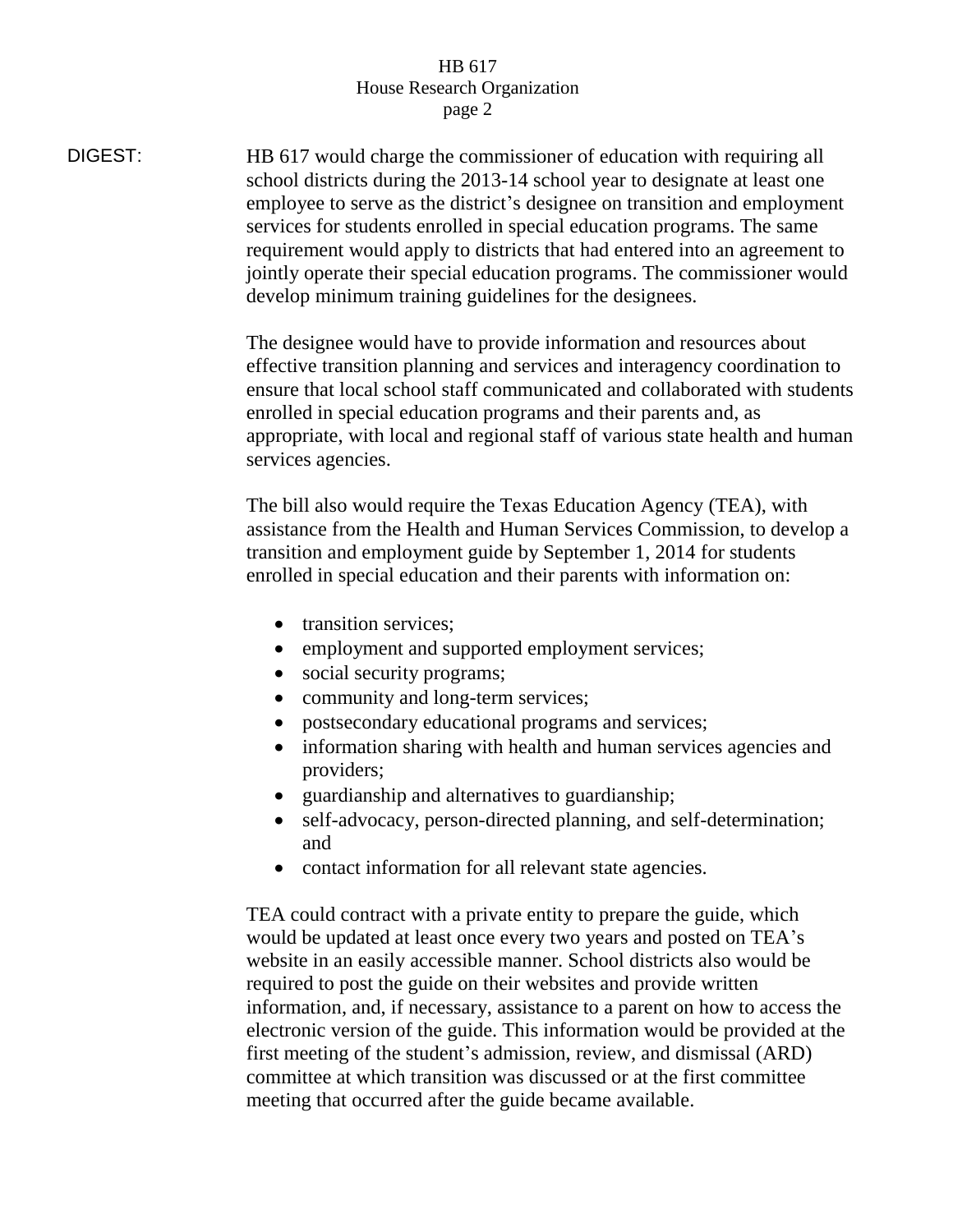## HB 617 House Research Organization page 3

The bill would take immediate effect if finally passed by a two-thirds record vote of the membership of each house. Otherwise, it would take effect September 1, 2013.

SUPPORTERS SAY: HB 617 would improve transition services and increase the likelihood of students with disabilities gaining employment and post-secondary opportunities after they graduated from high school. While some districts do a good job of preparing students enrolled in special education programs for adult living, other districts fail to offer meaningful transition services or supported employment opportunities. The bill would help ensure consistent services for all students no matter where they attended school.

> The bill would require school districts to designate an employee to be the district's designee on transition and employment services. This would help parents by providing a clear point of contact within the district on their child's transition plan. The transition designee likely would not be a new full-time employee because most districts already have someone performing this function as a vocational or guidance counselor, an educational diagnostician, a vocational teacher, or another suitable position.

The transition and employment guide required by the bill would help parents and students by compiling existing information now scattered among different resources and agencies into one document. Having a standard transition guide with information about state services for adults with disabilities would help school officials provide better information to students and their families. Districts would be able to add specific information about local programs, if applicable.

Publishing the guide on the websites of TEA and school districts would make it easier for families to access the various services available to them. TEA said that any costs to compile the guide could be absorbed by federal funds for special education services without a significant impact to agency operations.

The 2010 American Community Survey reported a staggering unemployment rate of 38.2 percent for workers with disabilities in Texas. Many adults with disabilities want to work but do not have support to find and retain employment. If students' interests and strengths were identified and services for obtaining and maintaining meaningful employment were